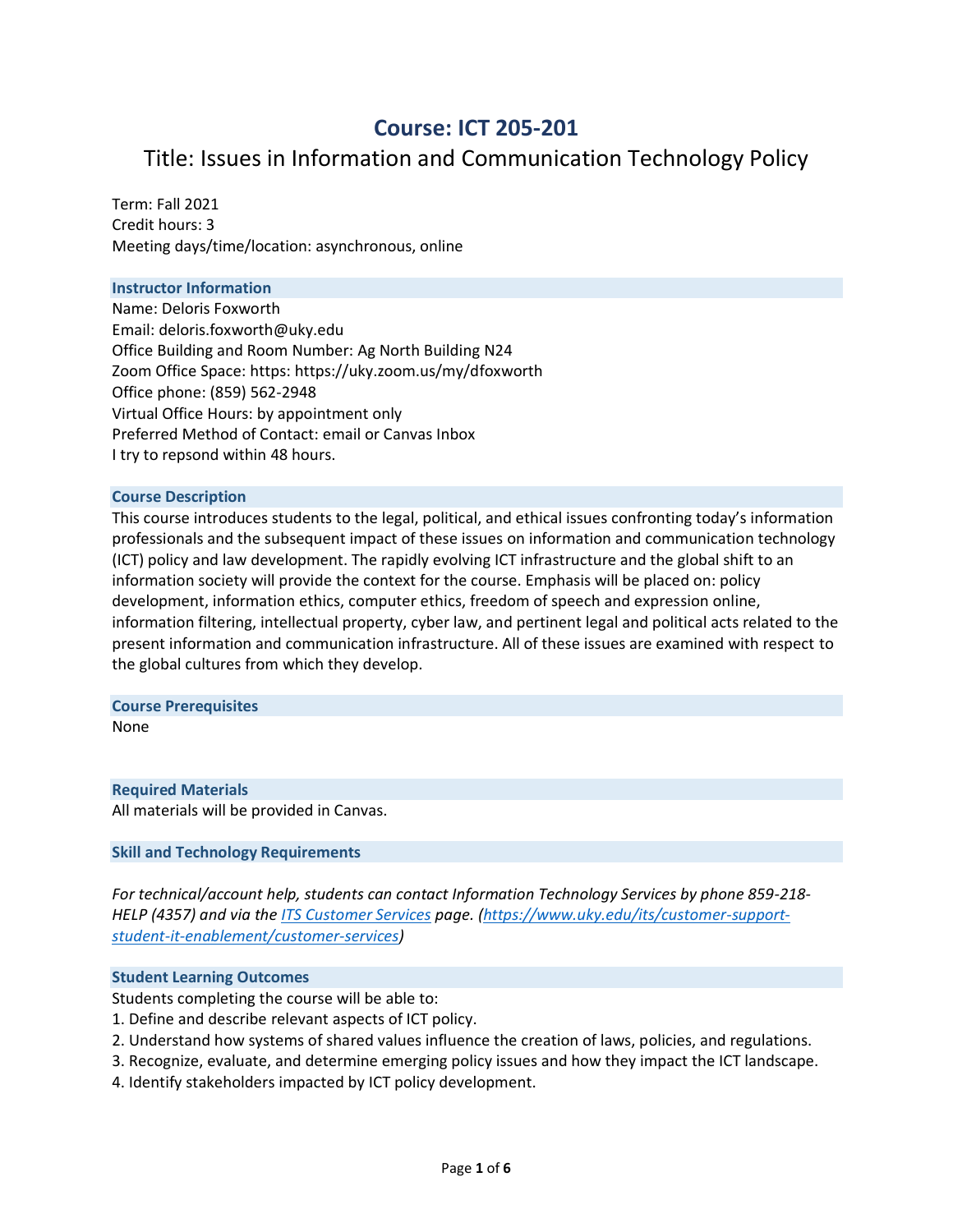5. Critically consider Constitutional Sections, Amendments, Acts, laws and court decisions governing information and communication technologies in the United States and abroad.

6. Critically consider specific national and global policy issues governing information, communication, and technology professions, particularly in regard to freedom of speech, information equity, and standards of moral and ethical conduct.

#### **Course Outcomes**

1. To examine the ways in which culture influences the creation and maintenance of law, policy, and regulation

2. To examine the implications of current issues and trends in the global ICT infrastructure on policy development and maintenance.

3. To evaluate the methodologies and tools for the development of contemporary ICT law and policy.

4. To analyze key issues in ICT policy related to government and private sector information, intellectual property, censorship, information equity, and information security.

5. To discuss the ethical aspects of ICT policy and law in global civil society.

**Course Details**

| <b>Tentative Course Schedule</b> |                                                  |
|----------------------------------|--------------------------------------------------|
| Date                             | <u>Topic</u>                                     |
| Week 1 (Aug 23-27)               | Class Overview & Defining Policy                 |
| Week 2 (Aug 30-Sep 3)            | Policy Framework in the U.S.                     |
| Week 3 (Sept 6-10)               | International Policy Frameworks, Code and Policy |
| Monday, September 6-             | Labor Day                                        |
| Week 4 (Sept 13-17)              | Policy, Impact, and Technological Change         |
| Week 5 (Sept 20-24)              | ICTs and Free Speech                             |
| Week 6 (Sept 27-Oct 1)           | Privacy & Surveillance                           |
| Week 7 (Oct 4-8)                 | Intellectual Property: Copyright & Fair Use      |
| Sunday, October 10, 2021         | <b>News Brief 1 Due</b>                          |
| Week 8 (Oct 11-15)               | Intellectual Property: Patents                   |
| Week 9 (October 18-22)           | Open Government                                  |
| October 25-26                    | <b>Fall Break</b>                                |
| Week 10 (Oct 22-29)              | e-Government & Freedom of Information            |
| Week 11 (Nov 1-5)                | Digital Divides                                  |
| Week 12 (Nov 8-12)               | Hacking, Hacktivism, Leaking, & Whistleblowing   |
| Week 13 (Nov 15-19)              | Information Warfare & ICTs in Conflict           |
| November 24-26                   | <b>Thanksgiving Break</b>                        |
| Week 14 (Nov 29-Dec 3)           | Terrorism Online / Net Neutrality                |
| Sunday, December 5, 2021         | <b>News Brief 2 Due</b>                          |
| Finals Week (Dec 13-16)          | Comprehensive Final Exam                         |

## *Course Activities, Assignments, and Exams*

This course is conducted online through Canvas. No onsite meetings are required. This course applies reading and discussion-based learning approaches, as well as investigative learning approaches, to information policy. The readings, activities, and discussions presented in the modules provide opportunities to apply abstract theories and concepts to real-world information policy challenges. Each week you will be asked to reflect on the course readings/resources for that week through online activities. I will provide clear expectations for each weekly activity on Canvas. Please plan to reflect using course materials, your own experiences, and applicable outside resources when completing activities.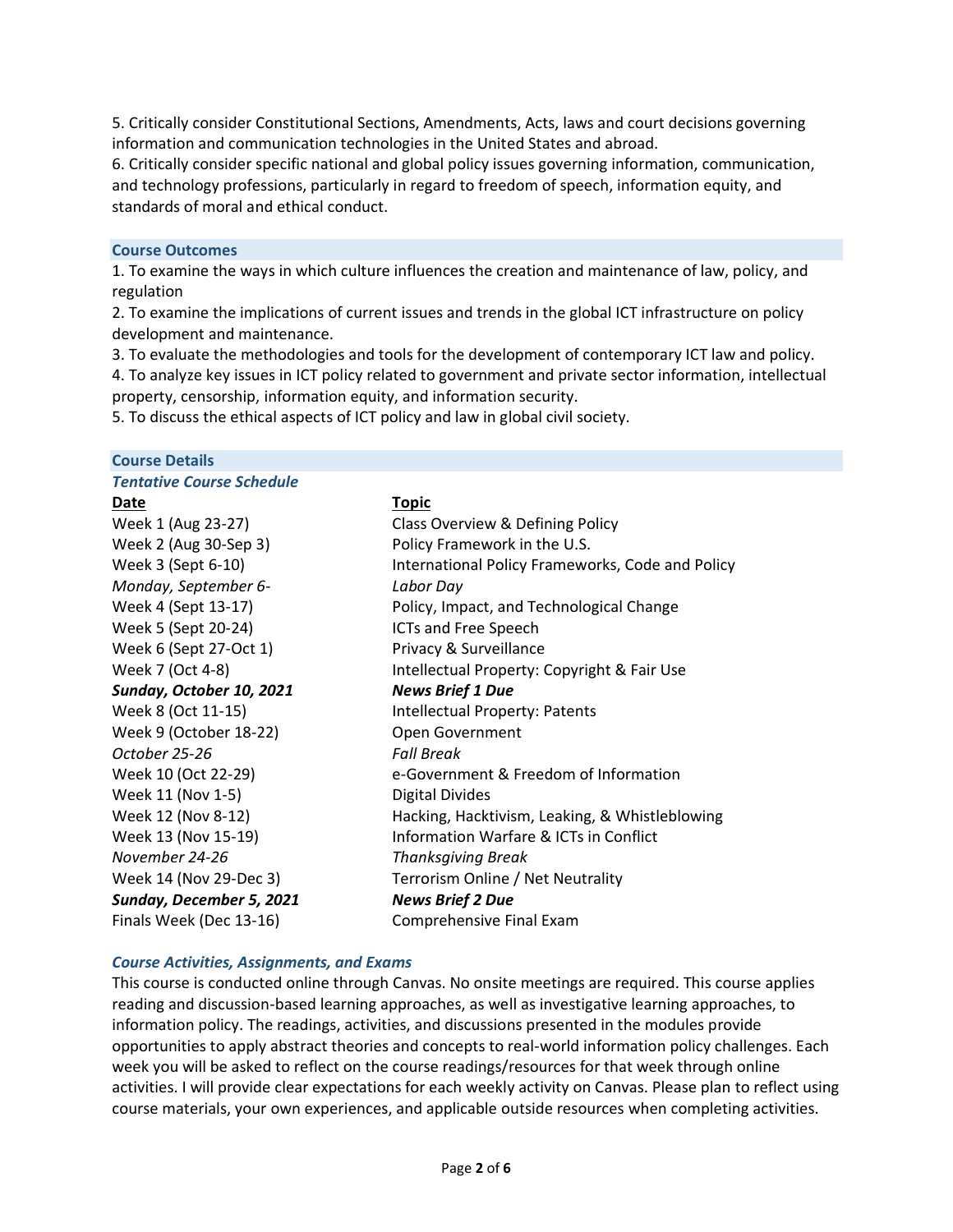Activities will vary in nature and may include Canvas discussions, Canvas surveys, Google Drive activities/collaborations, and other instructional technologies.

## *Class Participation*

There will be participation activities that align with each lesson. Unless otherwise noted, the first part of any two-part activity is due before 11:59 pm on Wednesday. The second part or single activities will be due before 11:59 pm on Sunday unless otherwise noted. Class Participation is worth a total of 35% of your final grade. More details about specific activities will be made available on Canvas.

## *Weekly Quizzes*

There will be weekly comprehension quizzes. These are worth a total of 20% of your final grade. More details about the quizzes will be made available on Canvas.

## *News Briefs*

Students will be required to complete two (2) more extensive assignments based on news coverage of different ICT policy issue. More instructions regarding these assignments will be provided in Canvas prior to the submission deadlines. Students must submit each assignment on Canvas by Sunday at 11:59 p.m on the days indicated. Each News Brief will be worth 15% for a total of 30% in the two News Brief assignments.

## *Final Exam*

The final exam is 15% of your final grade. More details about the final will be made available in class, however, it will be a cumulative test.

# *Written Assignment Guidelines*

# *Course Grading*

- Class Participation 35% (details can be found in Canvas)
- News Briefs 30% (2 @ 15% each)
- Weekly Quizzes 20%
- Final Exam 15%

# *Grading Scale*

 $90 - 100\% = A$  $80 - 89% = B$  $70 - 79% = C$  $60 - 69% = D$ Below 60% = E

# *Midterm Grades*

*For undergraduates, midterm grades will be posted in myUK by the deadline established by the University Senate and published in th[e Academic Calendar.](http://www.uky.edu/registrar/content/academic-calendar) [\(http://www.uky.edu/registrar/content/](http://www.uky.edu/registrar/content/%E2%80%8Cacademic-calendar) [academic-calendar\)](http://www.uky.edu/registrar/content/%E2%80%8Cacademic-calendar)* 

# *Participation and Attendance Policy*

This class is a community whose success depends on *everyone's* participation. It is vital, particularly for an online class, for you to participate in order to be successful. In the event that you are unable to submit an assignment due to an emergency, you will be asked to provide official written documentation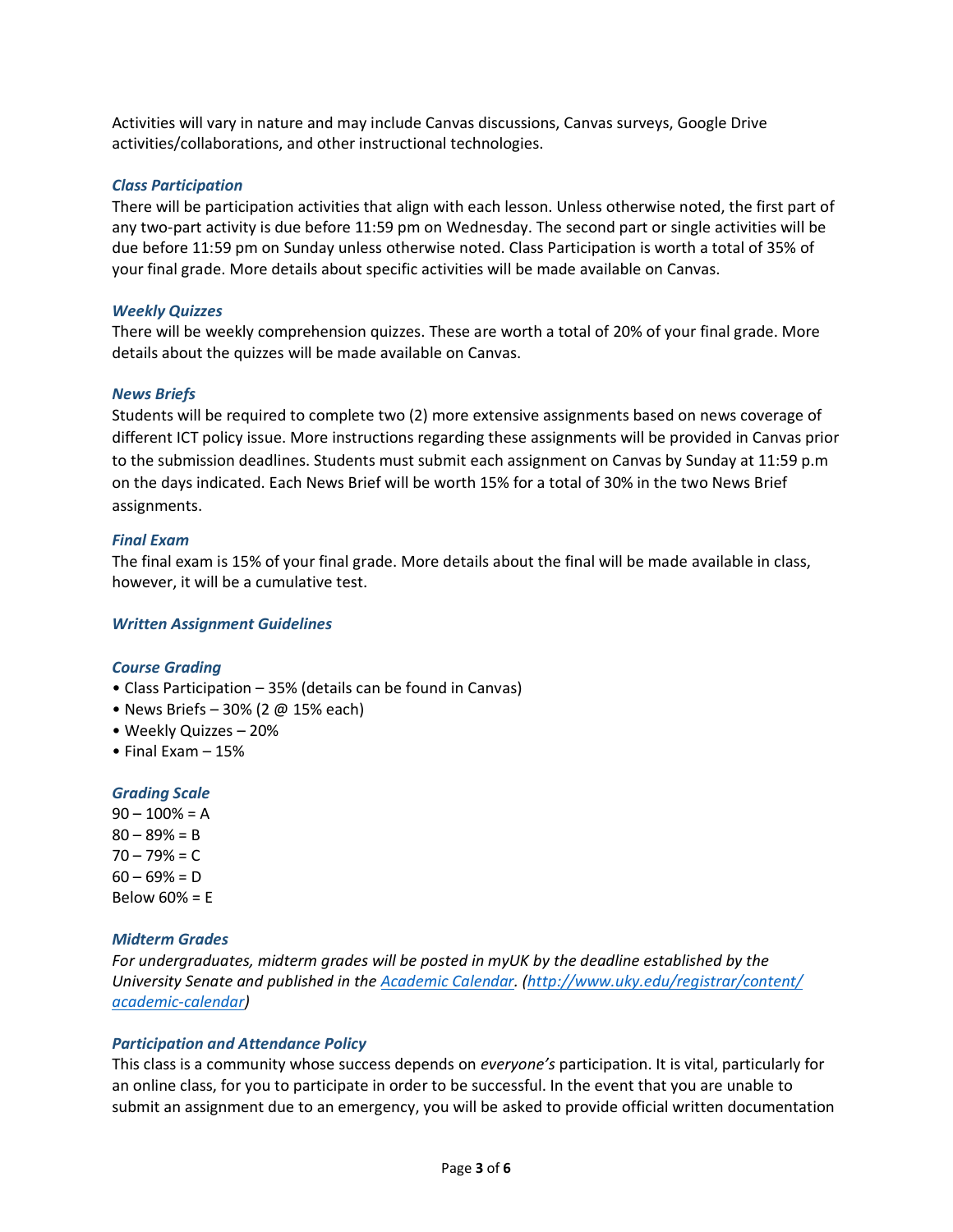for excused absences in order for your absence to be excused and receive a makeup assignment. **Students have 48-hours to notify the professor of an emergency.** Extensions will not be given beyond this deadline. For any emergency situation that arises, email your instructor as soon as you know about the situation when possible. Students are generally given one week to complete makeup assignments due to an excused absence upon their return without penalty.

If you know ahead of time that you will be unable to participate in the weekly requirements, please discuss this with your instructor and arrange to turn in any assignments or approved alternative assignments ahead of time. Excuses for university-sponsored activities must be made prior to such absences.

Students need to notify the professor of absences prior to class when possible. *Senate Rules 5.2.4.2*  defines the following as acceptable reasons for excused absences: (a) serious illness, (b) illness or death of family member, (c) University-related trips, (d) major religious holidays, and (e) other circumstances found to fit "reasonable cause for nonattendance" by the professor.

Students anticipating an absence for a major religious holiday are responsible for notifying the instructor in writing of anticipated absences due to their observance of such holidays no later than the last day in the semester to add a class. Two weeks prior to the absence is reasonable, but should not be given any later. Information regarding major religious holidays may be obtained through the Ombud (859-257- 3737, http://www.uky.edu/Ombud/ForStudents\_ExcusedAbsences.php.

Students are strongly encouraged to withdraw from the class if more than 20% of the scheduled classes for the semester are missed per university policy. Please reference the definition of excused absences in the current edition of *Student Rights and Responsibilities* or on the web at [http://www.uky.edu/Faculty/Senate/rules\\_regulations/Rules%20Versions/MASTER%20RULES%20from](http://www.uky.edu/Faculty/Senate/rules_regulations/Rules%20Versions/MASTER%20RULES%20from%20February%202012_clean.pdf) [%20February%202012\\_clean.pdf](http://www.uky.edu/Faculty/Senate/rules_regulations/Rules%20Versions/MASTER%20RULES%20from%20February%202012_clean.pdf)

# **Assignment Policies** *Assignment Submissions* **COURSEWORK MUST BE SUBMITTED THROUGH CANVAS or Google Drive (based on the assignment).**

# *Returning Assignments to Students*

Feedback and grades on assignments will be available under grades in Canvas. Weekly quiz and participation grades will be posted within 5-7 days after the original due date. News Brief and final exam grades will be posted within 10-15 days after the original due date.

Students who have grade or exam concerns must request an appointment with the instructor.

# Questions related to individual grades should not be posed through Canvas.

**Students who wish to discuss grades or scores earned have one week from the date grades are posted to do so**. Grades will not be addressed after this time period has expired. Students need to contact the professor for an appointment to discuss the issue. Students must provide a written explanation of their dispute when requesting the appointment. If the matter is unresolved after meeting with the instructor, students need to contact the director of School of Information Science. Students that do not fulfill these requirements will not be addressed and the original grades will be final.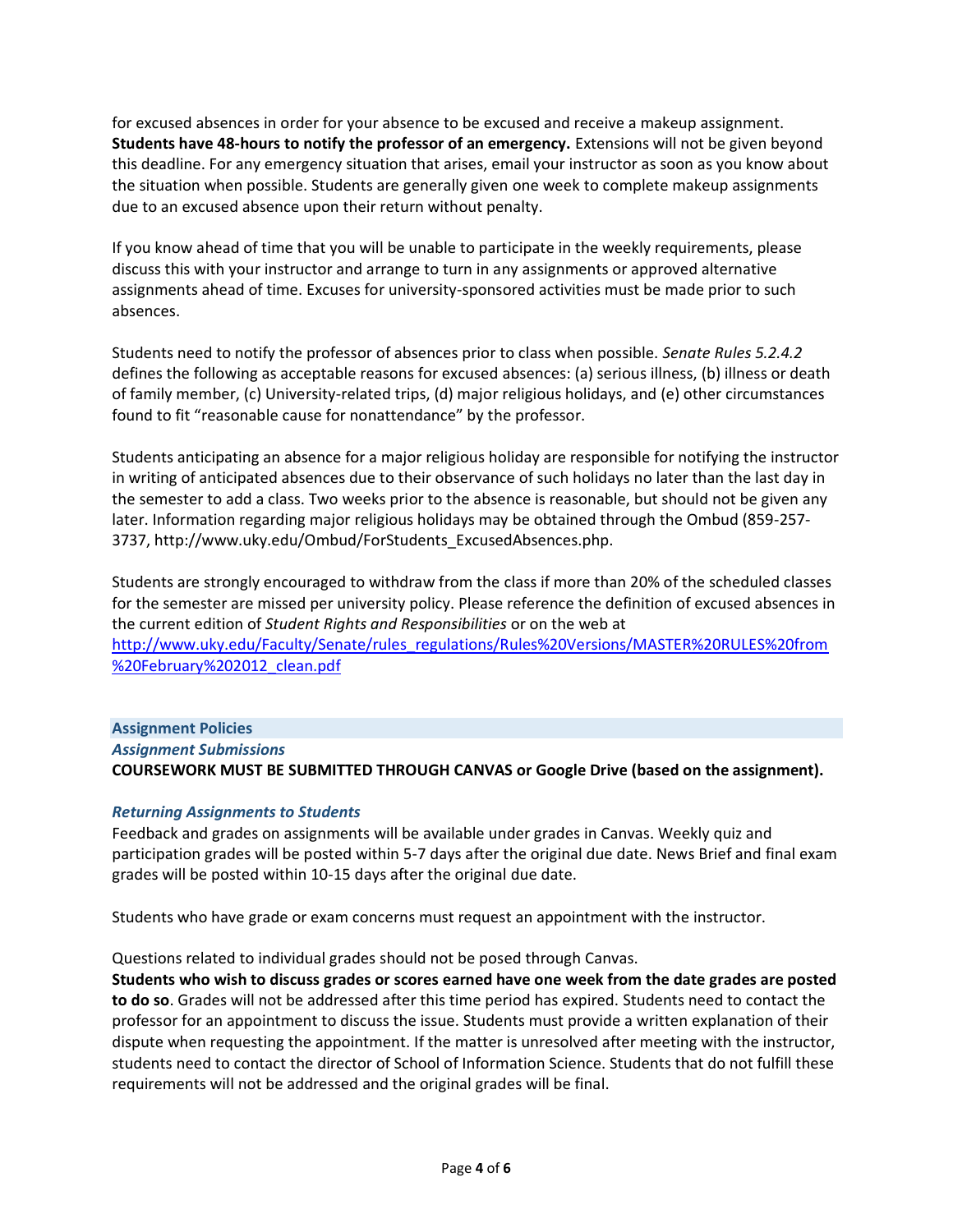#### *Late Assignments*

Assignments are to be submitted online on Canvas. If you submit a piece of coursework after the deadline but within 24 hours of the deadline, your grade will be reduced by 10 percent. If you submit a piece of course work more than 24 hours after the deadline, but less than 48 hours, your grade will be reduced by 20 percent. **Assignments will not be accepted after 48 hours of the deadline.**

## *Assignments Due during Prep Week*

There will be no assignments due for this calss during Prep Week. This time should be used to prepare for the comprehensive final exam.

#### *Written Assignment Guidelines*

Written assignments are to be submitted as a Word, Google Doc, or PDF format if not submitted as a text entry. Papers are to be double-spaced using a 12-point kerned font such as Times New Roman with 1 to 1.25 inch margins. *You may not resubmit work that has already been used in fulfillment of the requirement of this or any other course.* Rules of academic conduct require that you not use the work of others without clearly indicating it as such. **Academic misconduct may result in a lowered grade, no credit for a given assignment, or removal from the course.**

It is expected students will both consult and appropriately cite the academic and primary source literature where needed. It is imperative that students employ a variety of scholarly and primary sources on which to build their arguments. As such, you should search bibliographies in the material we are reading, use library databases, and conduct library searches to identify material on their chosen topic. Please rely on a commonly used style manual for your submissions (e.g. APA, MLA or Chicago). These are available in the Library or may be purchased through online book vendors. If you are uncertain about how to cite electronic sources, consult one of the many electronic guides to citing electronic sources available on the net. Minimal reference content includes: author (if known), date (if given), title, URL, and date accessed.

#### **Important Notes**

1. Be sure to complete readings prior to the completing weekly quizzes and participation activities.

2. You are responsible for all information, announcements, and changes addressed in classes and/or Canvas.

3. The instructor reserves the right to alter the syllabus during the semester, if necessary.

#### **Academic Policy Statements**

Here is a link to the University Senate-approved [Academic Policy Statements.](https://www.uky.edu/universitysenate/acadpolicy) [\(https://www.uky.edu/universitysenate/acadpolicy\)](https://www.uky.edu/universitysenate/acadpolicy)]

**Academic Offenses (Cheating, Plagiarism, and Falsification or Misuse of Academic Records)** Here is a link to the University Senate-approved [Rules Regarding Academic Offenses.](https://www.uky.edu/universitysenate/ao) [\(https://www.uky.edu/universitysenate/ao\)](https://www.uky.edu/universitysenate/ao)

## **Resources**

[Distance Learning Library Services](https://libraries.uky.edu/page.php?lweb_id=1020) [Tutoring and Coaching Resources](https://www.uky.edu/studentacademicsupport/free-tutoring-and-coaching-resources) [Resources Available to Students](https://www.uky.edu/universitysenate/student-resources)

**Diversity, Equity, and Inclusion**